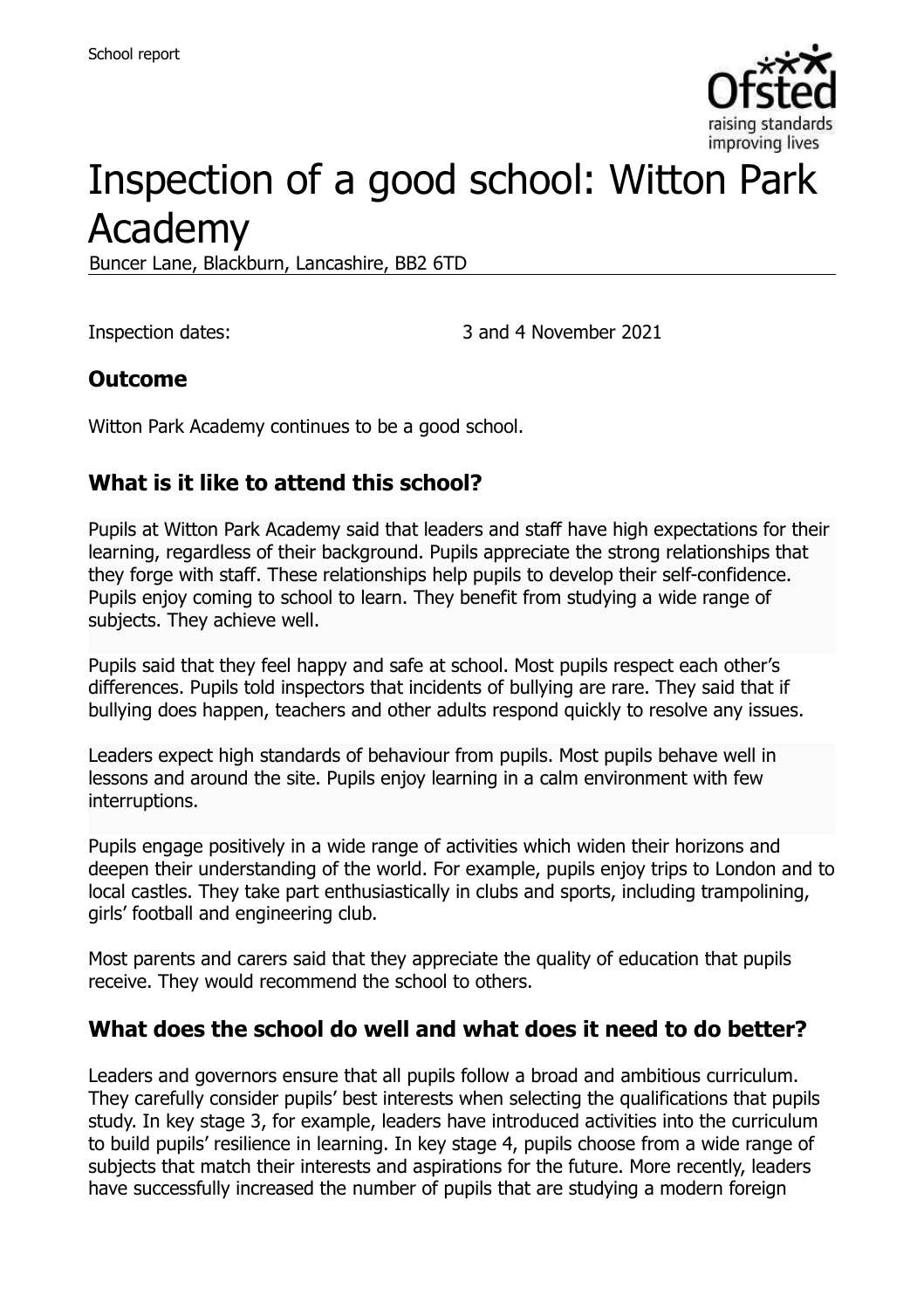

language. This is increasing the proportion of pupils who follow the English Baccalaureate (EBacc) suite of subjects. The EBacc is at the heart of the school's curriculum.

Across all subjects, leaders have developed appropriate curriculum plans. They have thought carefully about the knowledge that pupils should learn and in which order it should be taught. Teachers use curriculum plans well to design appropriate learning activities that help pupils to remember essential knowledge. They ensure that lessons build on what pupils already know and can do. As a result, pupils develop the rich body of knowledge required to progress well through the curriculum. This contributes to their strong achievement.

Teachers ensure that pupils revisit their learning regularly. Teachers use assessment effectively to identify and address any misconceptions that pupils may have in their learning.

Teachers accurately identify the needs of pupils with special educational needs and/or disabilities (SEND). They are skilled at adapting lessons so that these pupils can learn the same ambitious curriculum as other pupils in the school. Pupils with SEND achieve well.

Leaders have a clear focus on developing pupils' reading and vocabulary knowledge. Pupils who are at the earliest stages of learning to read benefit from an effective programme to help them to read more fluently. This helps these pupils to access the wider curriculum. Teachers support pupils well to develop subject-specific vocabulary.

Most pupils show positive attitudes towards their learning. Typically, pupils can learn without disruption. Pupils said that behaviour in lessons is well managed by most teachers. However, a small number of staff lack confidence in managing behaviour. This, at times, means that they do not follow the agreed approaches for dealing with unacceptable behaviour. This can slow down pupils' learning.

Leaders have developed a strong programme to support pupils' wider personal development. Pupils spoke highly of the 'graduate' programme. Pupils are confident in discussing issues relating to relationships and sex education. They have an ageappropriate understanding of healthy relationships. Teachers prepare pupils well for life in modern Britain. Pupils benefit from a well-designed careers programme.

Trustees and governors are committed to supporting leaders in continually improving the quality of education for all pupils. Senior leaders manage the school well. Leaders take positive action to support the workload and well-being of staff. Staff are proud to work in the school.

# **Safeguarding**

The arrangements for safeguarding are effective.

There is a strong culture of safeguarding at the school. Leaders ensure that teachers receive appropriate safeguarding training, including around peer-on-peer abuse. Leaders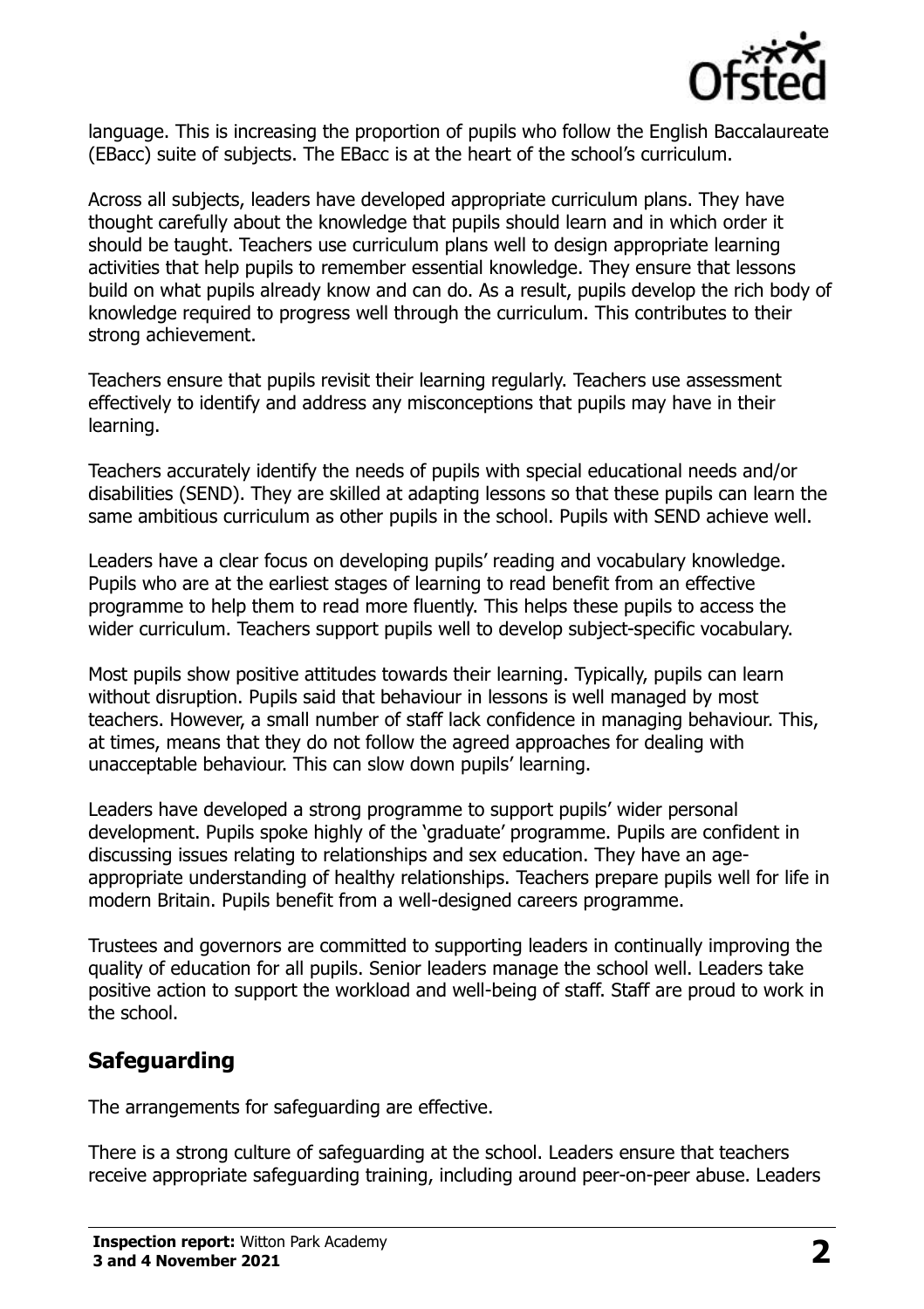

and teachers are vigilant. They are alert to pupils' concerns. Staff know how to spot the signs of potential abuse.

Leaders manage safeguarding referrals effectively. They work well with a wide range of other agencies to provide timely support to pupils and their families.

Pupils are clear about who they can go to should they need help. Pupils learn how to keep safe, including when online.

# **What does the school need to do to improve?**

# **(Information for the school and appropriate authority)**

■ A small number of teachers lack confidence in managing pupils' behaviour. Sometimes this results in inconsistencies in the way that teachers apply the school's behaviour policy. As a result, pupils' behaviour can occasionally have a negative impact on the learning of others. Leaders should ensure that staff receive appropriate training in behaviour management and that they are confident in using the school procedures.

# **Background**

When we have judged a school to be good, we will then normally go into the school about once every four years to confirm that the school remains good. This is called a section 8 inspection of a good or outstanding school, because it is carried out under section 8 of the Education Act 2005. We do not give graded judgements on a section 8 inspection. However, if we find evidence that a school would now receive a higher or lower grade, then the next inspection will be a section 5 inspection. Usually this is within one to two years of the date of the section 8 inspection. If we have serious concerns about safeguarding, behaviour or the quality of education, we will deem the section 8 inspection as a section 5 inspection immediately.

This is the first section 8 inspection since we judged the school to be good in September 2016.

#### **How can I feed back my views?**

You can use [Ofsted Parent View](https://parentview.ofsted.gov.uk/) to give Ofsted your opinion on your child's school, or to find out what other parents and carers think. We use information from Ofsted Parent View when deciding which schools to inspect, when to inspect them and as part of their inspection.

The Department for Education has further quidance on how to complain about a school.

If you are the school and you are not happy with the inspection or the report, you can [complain to Ofsted.](https://www.gov.uk/complain-ofsted-report)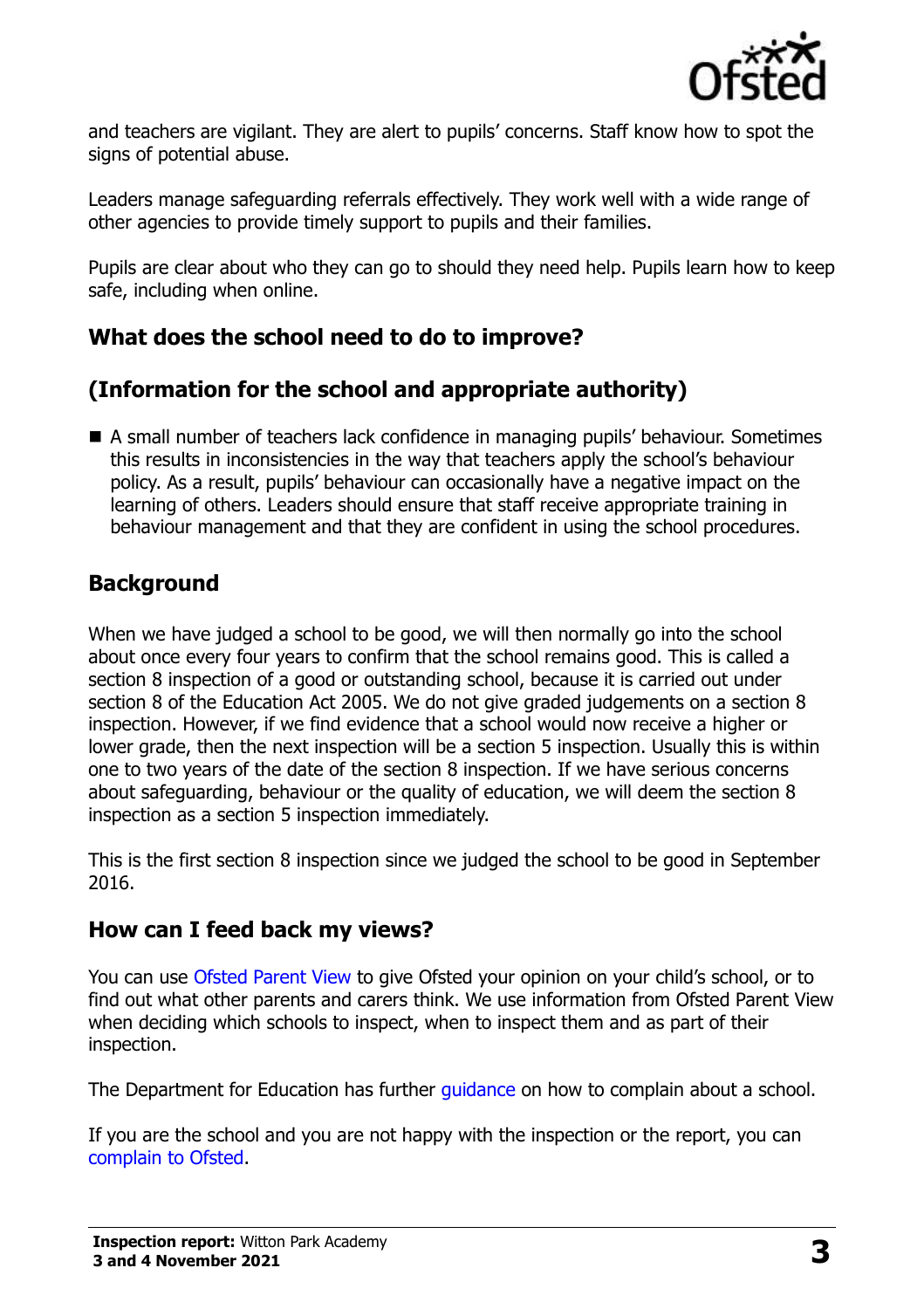

# **Further information**

You can search for [published performance information](http://www.compare-school-performance.service.gov.uk/) about the school.

In the report, '[disadvantaged pupils](http://www.gov.uk/guidance/pupil-premium-information-for-schools-and-alternative-provision-settings)' refers to those pupils who attract government pupil premium funding: pupils claiming free school meals at any point in the last six years and pupils in care or who left care through adoption or another formal route.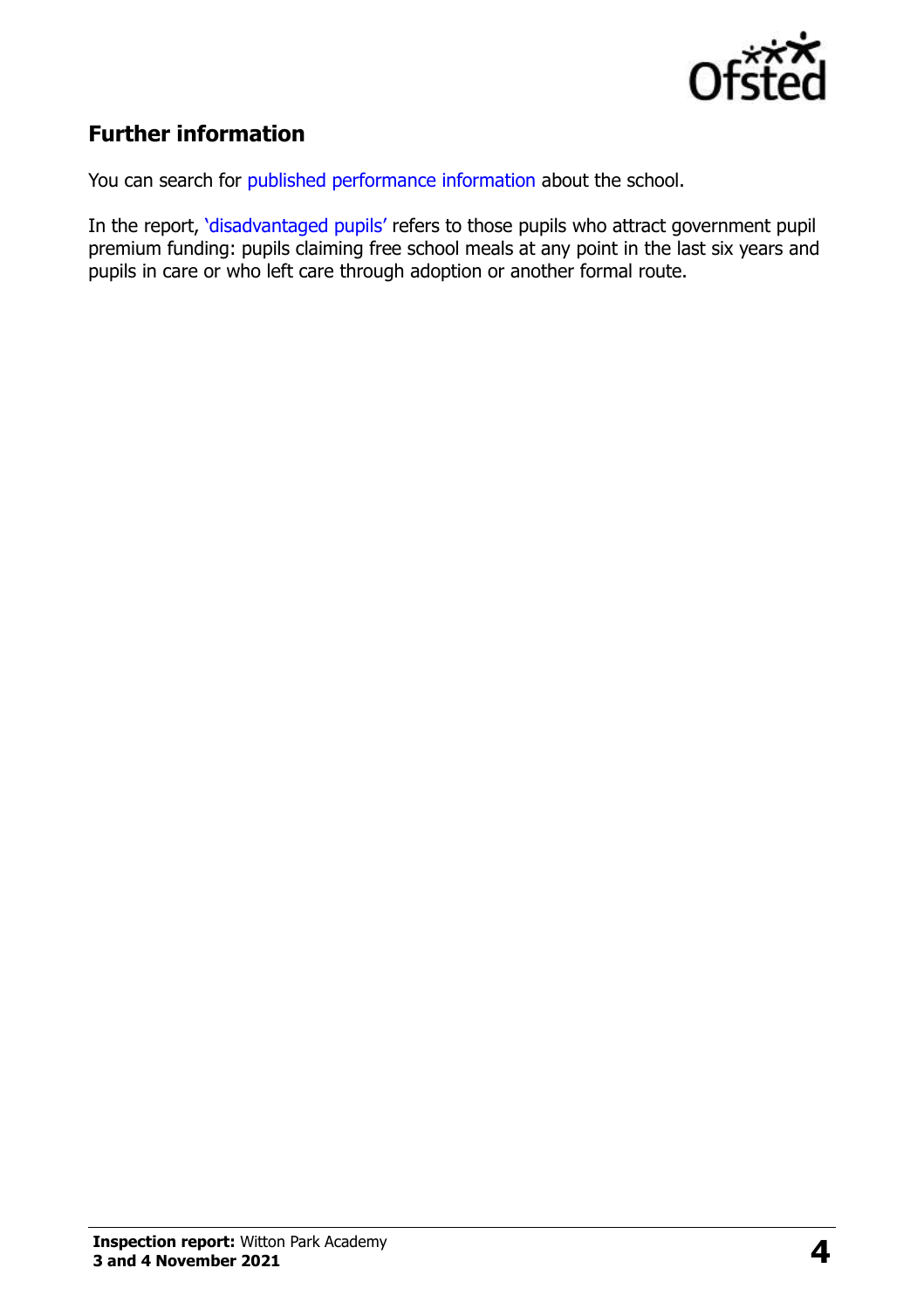

#### **School details**

| Unique reference number             | 140879                                                                 |
|-------------------------------------|------------------------------------------------------------------------|
| <b>Local authority</b>              | <b>Blackburn with Darwen</b>                                           |
| <b>Inspection number</b>            | 10200063                                                               |
| <b>Type of school</b>               | Secondary comprehensive                                                |
| <b>School category</b>              | Academy converter                                                      |
| Age range of pupils                 | 11 to 16                                                               |
| <b>Gender of pupils</b>             | Mixed                                                                  |
| Number of pupils on the school roll | 1,241                                                                  |
| <b>Appropriate authority</b>        | Board of trustees                                                      |
| <b>Chair of governing body</b>      | <b>John Mills</b>                                                      |
| <b>Headteacher</b>                  | Andy Burton                                                            |
| Website                             | www.witton.atctrust.org.uk                                             |
| Date of previous inspection         | 20 and 21 September 2016, under section<br>5 of the Education Act 2005 |

# **Information about this school**

- Witton Park Academy is part of the Achievement Through Collaboration Trust.
- A new chair of the governing body was appointed in September 2020.
- A new headteacher was appointed in September 2018.
- A small number of pupils attend alternative provision at two local providers.

#### **Information about this inspection**

- This was the first routine inspection that the school received since the COVID-19 pandemic began. Inspectors discussed the impact of the pandemic with school leaders and have taken that into account in their evaluation.
- Inspectors held meetings with the chief executive officer of the multi-academy trust, the chair of governors and members of the governing body. Inspectors also met with the headteacher, the deputy headteacher, other senior leaders, subject leaders and the special educational needs coordinator.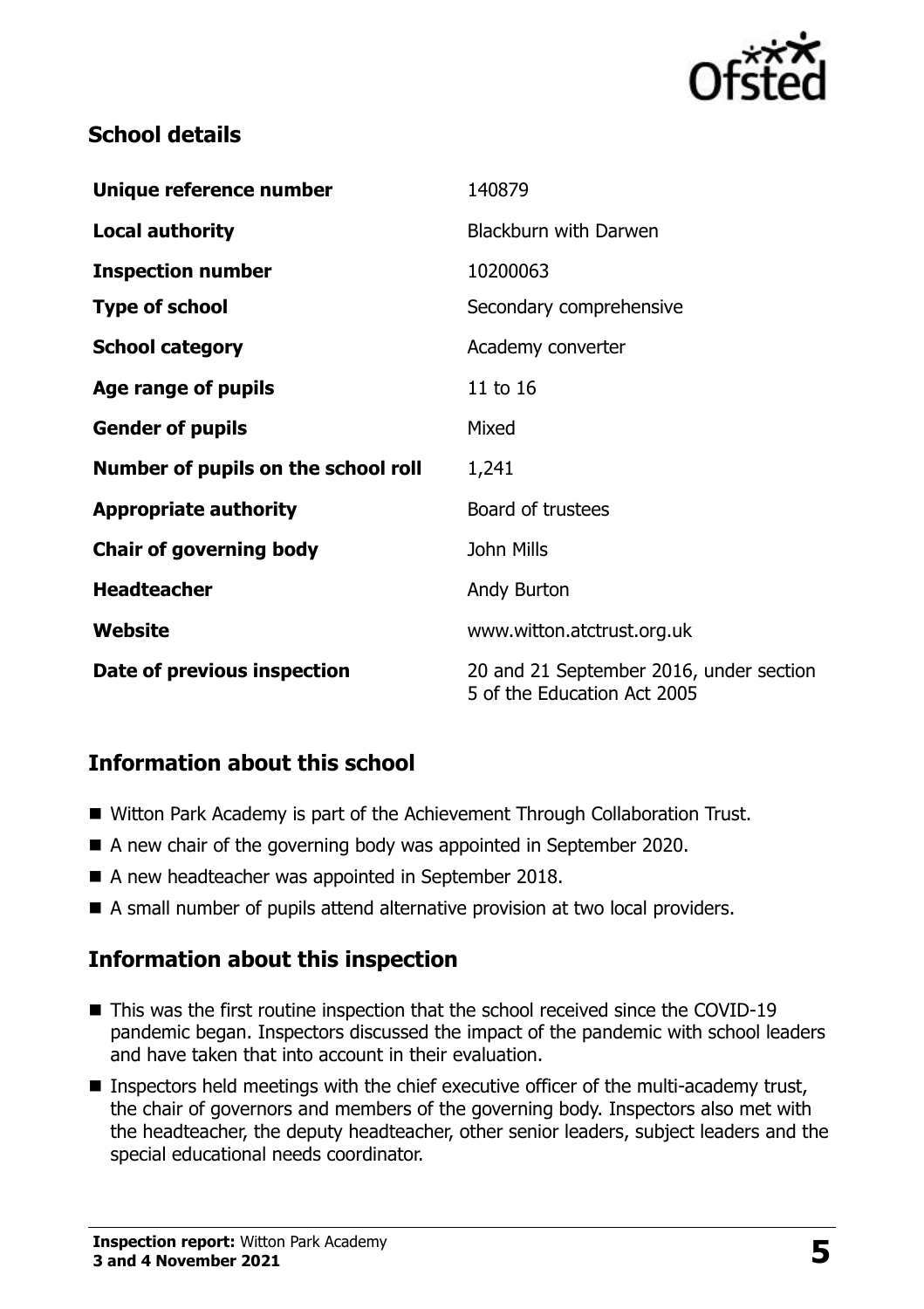

- Inspectors carried out deep dives in mathematics, history, English and citizenship. They visited a sample of lessons in these subjects, met with subject leaders, reviewed pupils' work and held discussions with teachers and pupils.
- Inspectors spoke with pupils about their experiences of school and their views on behaviour and bullying. Inspectors also observed pupils' behaviour during lessons and at breaktimes.
- Inspectors reviewed a wide range of documentary evidence, including leaders' selfevaluation and improvement plans. They also looked at minutes of governing body meetings.
- An inspector looked at safeguarding policies and reviewed leaders' records of checks on the suitability of staff and governors. They met with the leaders who have overall responsibility for safeguarding. Inspectors spoke with staff and pupils about leaders' work to keep pupils safe.
- Inspectors spoke with the leaders responsible for SEND and reading.
- Inspectors considered the responses to Ofsted's online staff and pupil surveys. Inspectors also considered the responses to Ofsted Parent View, Ofsted's online questionnaire for parents and carers. This included the free-text responses provided by parents.

#### **Inspection team**

| David Hampson, lead inspector | Ofsted Inspector |
|-------------------------------|------------------|
| Paul Edmondson                | Ofsted Inspector |
| Jane Holmes                   | Ofsted Inspector |